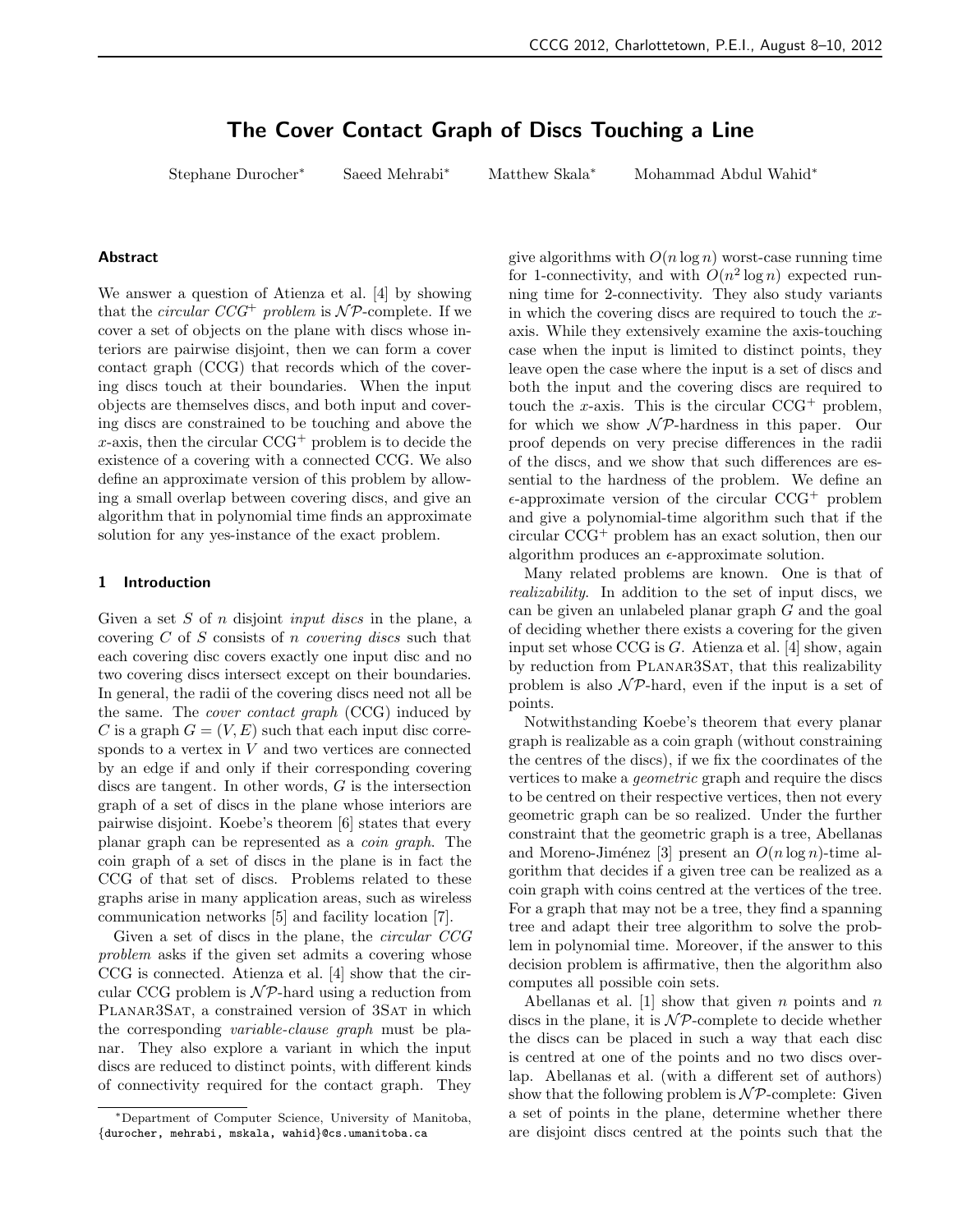

Figure 1: The constraint between two discs. See (1).

CCG of the discs is connected [2]. Note that if we relax the constraint that the discs must be centred at the given points, then the problem is polynomial-time tractable [4].

## 2 Proof of  $N$ P-hardness

In this section, we show that the following problem is  $N\mathcal{P}$ -hard.

Given *n* distinct real numbers  $x_1 < x_2 < \cdots < x_n$ , and n nonnegative real numbers  $r_1, r_2, \ldots, r_n$ , the *circu* $lar$   $CCG^+$  problem is to decide whether there exist real numbers  $y_1, y_2, \ldots, y_n$  such that if C is the set of closed discs  $C_1, C_2, \ldots, C_n$  where  $C_i$  is centred at  $(x_i, y_i)$  and has radius  $y_i$  (implying that  $C_i$  touches the x axis) with  $y_i \geq r_i$ , then the interiors of the discs in C are pairwise disjoint and the CCG induced by C is connected.

Consider two discs in the circular CCG<sup>+</sup> problem whose radii are  $a$  and  $b$  with the horizontal distance between their centres equal to  $x$  (see Figure 1). The constraint between the radii corresponds to the right triangle shown. We have:

$$
(a+b)^2 \le (a-b)^2 + x^2
$$
  
\n
$$
\Leftrightarrow ab \le x^2/4.
$$
\n(1)

The constraint holds as an inequality for every pair of discs. It achieves equality if and only if the discs touch, corresponding to an edge in the  $CCG^+$ . Taking the logarithm, we have:

$$
\log a + \log b \le 2\log x - \log 4.
$$

The logarithmic form of the constraint provides intuition for the hardness of the problem. Finding a circular CCG<sup>+</sup> means solving a linear program on the logarithms of the disc radii, subject to an additional constraint that the graph formed by the constraints that reach equality is a connected graph. It is intuitively reasonable that linear programming with a connectivity constraint should be  $N$ P-hard, because if we could



Figure 2: A non-convexity gadget.

constrain linear programming variables to represent a connected graph, then we could constrain them to represent a 2-regular connected graph, which would be a Hamiltonian cycle.

Our proof, however, reduces from 3SAT. We will have gadgets and ways to combine them so that different values of the radius of the leftmost disc in the problem will correspond to different assignments of values to boolean variables; then we will manipulate the sets of radii that could satisfy the  $CCG^+$  problem so that they correspond to exactly the assignments that satisfy the 3SAT problem.

The first step to create a hard instance of the circular  $CCG^+$  problem is to create a non-convex solution set in the related linear programming problem.

## 2.1 A Non-convex Gadget

Figure 2 shows a gadget for creating non-convexity. The two discs in the middle are constrained to a minimum radius a slightly less than 1; their proximity to each other also gives them a maximum radius slightly greater than 1. Then in order to form a connected contact graph, the two outer discs must touch each other as shown; they cannot both touch the inner discs, but one must, and there is a choice as to which one that is. The radius  $y_1$  of the leftmost disc is constrained to be in one of two non-overlapping intervals depending on that choice. The following lemma describes the behavior and existence of the non-convexity gadget.

**Lemma 1** We can choose the dimensions of a gadget like that shown in Figure 2 to constrain the radius  $y_1$  of the leftmost disc such that the circular  $CCG^+$  problem is satisfiable if and only if  $(c \leq y_1 \leq d) \vee (e \leq y_1 \leq f)$  is true, for any positive c, d, e, and f such that  $1 \le d/c =$  $f/e < 16/9$  and  $1 < e/c < (9/7)^2$ .

Proof. Consider the non-convex gadget shown in Figure 2 and let  $C_1, C_2, C_3$ , and  $C_4$  be the four discs, left to right. Their minimum radii are given by  $r_1 = r_4 = 0$ and  $r_2 = r_3 = a$  for some a slightly less than 1, which we will choose later. The horizontal distances are as shown: 2b from  $C_1$  to  $C_2$ , 2 from  $C_2$  to  $C_3$ , and 2b from  $C_3$  to  $C_4$ , for some b we will choose later.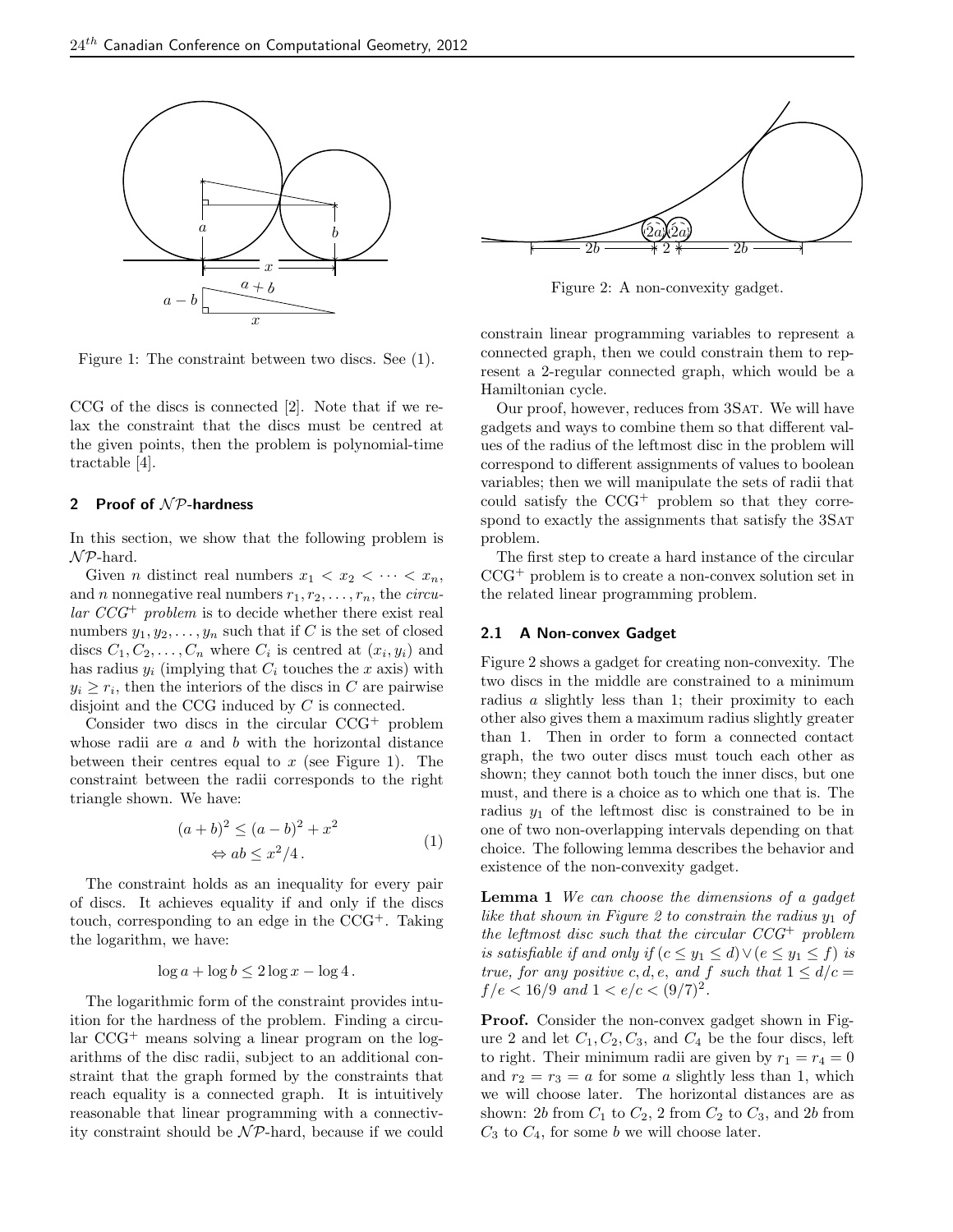

Figure 3: Allowable contact graphs for the non-convex gadget.

Each pair of discs in the gadget corresponds to an inequality constraint, which will achieve equality if and only if the discs touch.

$$
y_1 y_2 \le b^2 \qquad \text{for } (C_1, C_2) \qquad (2)
$$

$$
y_1 y_3 \le (b+1)^2 \quad \text{for } (C_1, C_3) \quad (3)
$$
  

$$
y_1 y_4 \le (2b+1)^2 \quad \text{for } (C_1, C_4) \quad (4)
$$

$$
f_1 y_4 \le (2b+1)^2 \quad \text{for } (C_1, C_4) \tag{4}
$$

$$
y_2 y_3 \le 1 \qquad \text{for } (C_2, C_3) \tag{5}
$$

$$
y_2 y_4 \le (b+1)^2
$$
 for  $(C_2, C_4)$  (6)

$$
y_3 y_4 \le b^2 \qquad \text{for } (C_3, C_4) \tag{7}
$$

We also have, as a consequence of (5) and the minimum radii  $r_2 = r_3 = a \leq 1$ , the constraints  $a \leq y_2 \leq$  $1/a$  and  $a \leq y_3 \leq 1/a$ . For the gadget to work as intended, we must ensure that the only connected contact graphs allowed are those shown in Figure 3. Requiring one of those graphs implies that (4), (5), and either of  $(2)$  or  $(7)$  can achieve equality, but  $(3)$  and  $(6)$  cannot, nor (2) and (7) simultaneously.

We can prevent  $C_1$  and  $C_3$  from touching by making  $C_2$  big enough. We have  $y_2 \geq a$ . That gives  $y_1 \leq b^2/a$  from (2), and  $y_3 \leq 1/a$  from (5). Therefore  $y_1y_3 \leq b^2/a^2$ . Substituting into (3),  $C_1$  and  $C_3$  will be prevented from touching if  $a > b/(b+1)$ . This relation will hold if we choose  $a$  large enough and  $b$  small enough;  $a \geq 3/4$  and  $b < 3$  are sufficient. These conditions also make (6) strict, by symmetry.

It remains to prevent (2) and (7) from both achieving equality at once. Suppose they did that. Then we would have  $y_1y_2 = b^2$  and  $y_3y_4 = b^2$ , so  $y_1y_2y_3y_4 = b^4$ , but by (5), we can eliminate  $y_2$  and  $y_3$  and get  $y_1y_4 \geq b^4$ . That will contradict (4) if  $b^4 > (2b+1)^2$ , or  $b^2 > 2b +$ 1. Solving the quadratic, (2) and (7) cannot both be equalities if  $b > 1 + \sqrt{2} = 2.414...$  Therefore if  $3/4 <$  $a \le 1$  and  $1 + \sqrt{2} < b < 3$ , the connected contact graphs that can be achieved are exactly the ones in Figure 3.

Assume we choose  $3/4 < a \leq 1$  and  $1 + \sqrt{2} < b <$ 3, and consider the possible values for  $y_1$  in a solution to the problem. It must fall in one of two intervals, depending on whether  $C_1$  touches  $C_2$ , or  $C_3$  touches  $C_4$ . One and only one of those conditions must hold, as described above. If  $C_1$  touches  $C_2$ , then because  $a \leq$   $y_2 \leq 1/a$ , we have:

$$
ab^2 \le y_1 \le b^2/a. \tag{8}
$$

Symmetrically, if  $C_3$  touches  $C_4$ , then  $ab^2 \leq y_4 \leq$  $b^2/a$ , and then since  $C_1$  and  $C_4$  must touch each other, (4) is an equality and we have:

$$
\frac{a(2b+1)^2}{b^2} \le y_1 \le \frac{(2b+1)^2}{ab^2}.
$$
 (9)

Note that in both (8) and (9), the ratio between the upper and lower limits is equal to  $1/a^2$ . By choosing an  $a > 3/4$ , we can choose any value less than  $16/9 =$ 1.777 . . . for that ratio. Dividing the lower limits in (8) and (9) gives the ratio  $b^4/(2b+1)^2$ . Note that a cancels out and so the ratio between the lower ends of the intervals is independent of  $a$ . By choosing  $b$  between  $1+\sqrt{2}$  and 3, we can choose this ratio anywhere between 1 and  $(9/7)^2 = 1.653...$  Also note that we can scale the entire gadget arbitrarily, with the effect of scaling all the interval bounds by the same factor. The result follows.  $\Box$ 

## 2.2 Coupling Gadgets and Interval Duplication

The next step is to combine several such gadgets into a chain, by placing them side by side in such a way that they are forced to touch. Then the radius of the leftmost disc is constrained by all the constraints of all the gadgets; we have taken the intersection of the solution sets of the individual gadgets. Figure 4 illustrates the technique.

But linking gadgets side by side is not the only way to apply one gadget's constraints to another; we can also take one gadget, or a chain of them, scale it down to be arbitrarily small, and tuck it underneath another disc as shown in Figure 5. Making it arbitrarily small means we can prevent any other discs in the problem from interfering with the contact. Moving the small disc closer to the large disc cancels out the effect of scaling them smaller, so the effect on the large disc's radius is, if we so choose, no different from placing the gadgets side by side. The difference is that because it does not require access from the sides, only from the bottom arbitrarily close to the centre, we can apply this technique to the inner discs of the gadget from Figure 2; and whatever we do to one of those is done twice to the leftmost disc of the gadget. The set of allowed radii for the leftmost disc becomes the union of two copies of the set of allowed radii we apply to the inner disc, separated by an adjustable scaling factor. The following lemma states this property precisely.

Lemma 2 Given a chain of discs that constrains its leftmost member's radius to be in a set  $R \subseteq \mathbb{R}$  with sup  $R \leq \sqrt{2}$  inf R, and positive reals c and d with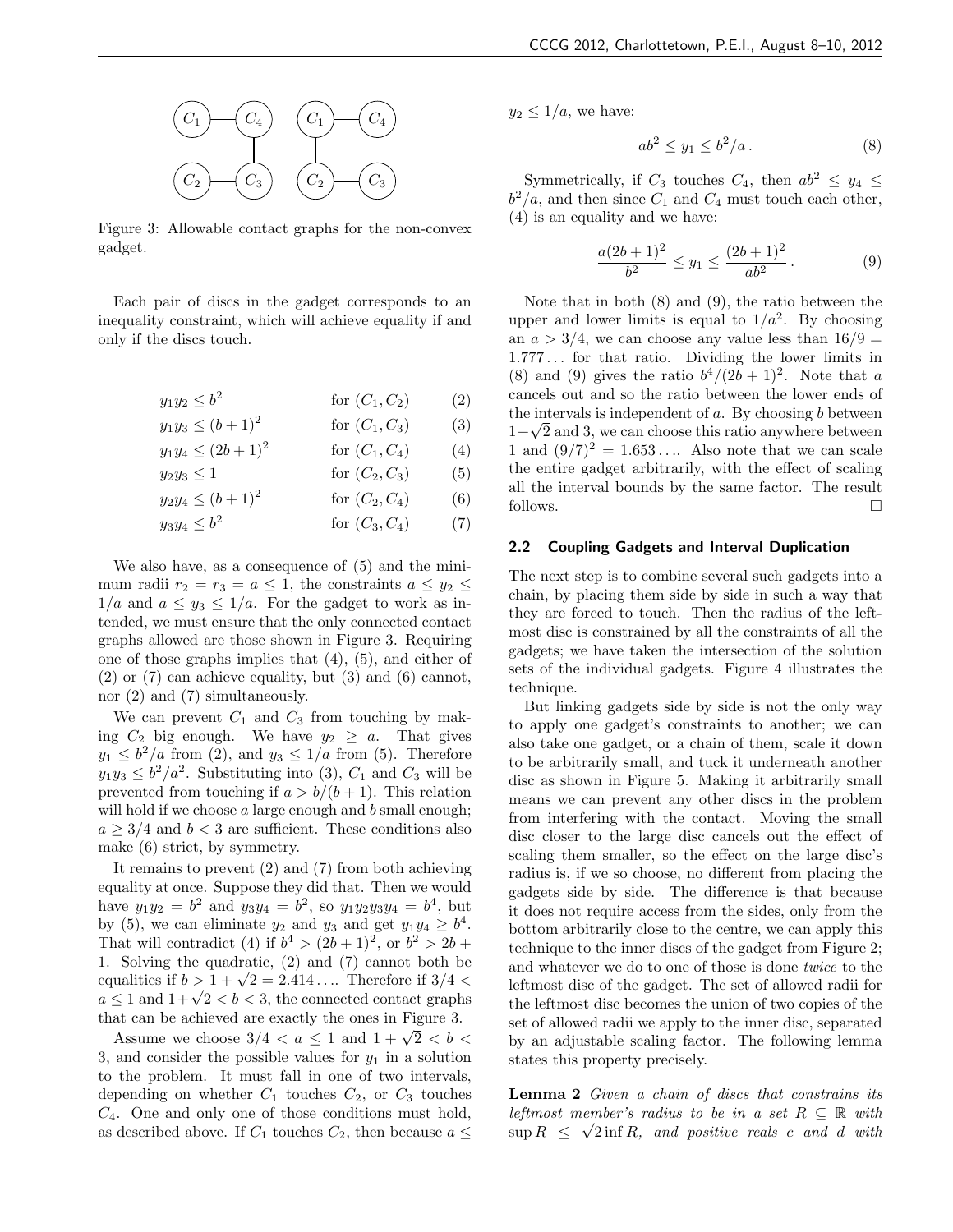

Figure 4: Gadgets coupled into a chain.



Figure 5: Hiding a chain of discs under a large disc (scale distorted for clarity).

 $c \, < \, d \, < \, (9/7)^2 c$ , by adding five more discs we can construct a gadget in which the leftmost disc's radius is constrained to be an element of the set  $\{cy \mid y \in$  $R$   $\cup$   $\{dy \mid y \in R\}.$ 

That construction can be repeated a linear number of times to create an exponential number of disjoint intervals, giving the following corollary. The radius of the leftmost disc in the problem is constrained to be in one of the intervals, but so far unconstrained as to which one.

Corollary 3 For any nonnegative integer k and positive reals c and d with  $c > 1$ ,  $d \ge 1$ , and  $c^{2^k} d \le \sqrt{2}$ , we can construct a gadget using a number of discs linear in k that constrains the radius of its leftmost disc to be in the set  $\{y \mid c^i \leq y \leq dc^i \text{ for some } i \in \{0, 1, ..., 2^k-1\}\}.$ 

## 2.3 Encoding a 3SAT Instance

Choose any instance of 3SAT. We may add a polynomial number of extra variables to it for technical reasons to be described later, but suppose that after adding those it contains *n* boolean variables  $v_1, v_2, \ldots, v_n$ . There are  $2<sup>n</sup>$  ways to assign values to all the variables. We will associate those with  $2<sup>n</sup>$  intervals, disjoint but arbitrarily close to each other and proportionally equally sized and spaced. That is, the ratios between the upper and lower bound of each interval, and between the lower bound of each interval and the lower bound of the next, are the same for all intervals. All the intervals will be contained in  $(1,\sqrt{2})$ . The intervals are associated with variable



Figure 6: Satisfying a 3-clause.

assignments from all-false to all-true in binary counting order with  $v_1$  as the least significant bit and  $v_n$  as the most significant bit. Figure 6 illustrates the encoding.

Figure 6 also illustrates how we can enforce a 3-literal disjunctive clause constraint on this encoding. Provided the clause only involves the three most significant variables, it corresponds to the negation of a single one of the eight intervals. For a clause of the form  $(\neg a \lor \neg b \lor \neg c)$ or  $(a \vee b \vee c)$ , we just increase the minimum radius of the leftmost disc in the problem, or increase the minimum radius of the rightmost in order to have the effect of decreasing the maximum for the leftmost, and we can require the clause to be satisfied. For any other 3-clause over the three most significant variables, we can require satisfaction by intersecting with a union of two intervals that satisfy the numerical requirements of Lemma 1; so adding one more gadget to the right can have the effect of enforcing the clause as a constraint.

The clause constraint gadget only works for clauses in the three most significant variables, so we need all our clauses to be of that form when we apply it. Although other approaches more economical of variables might be possible, we will introduce three new variables for every clause, forcing them equal to the existing variables the clause is intended to constrain. This technique is illustrated in Figure 7. Here  $v_3$  is the new variable being set equal to  $v_1$ . Observe that the set of intervals corresponding to  $v_1 = v_3$  consists of two halves, and to equate  $v_i$  and  $v_j$ ,  $i < j$ , each half is a set of  $2^{j-i-1}$  intervals with equal proportional size and equal proportional spacing. Only the gap in the middle is different. We can create one of the halves with the gadget of Corollary 3, and then combine two copies of it with the appropriate spacing in the middle using the more general form of Lemma 2. The following lemma states precisely the ap-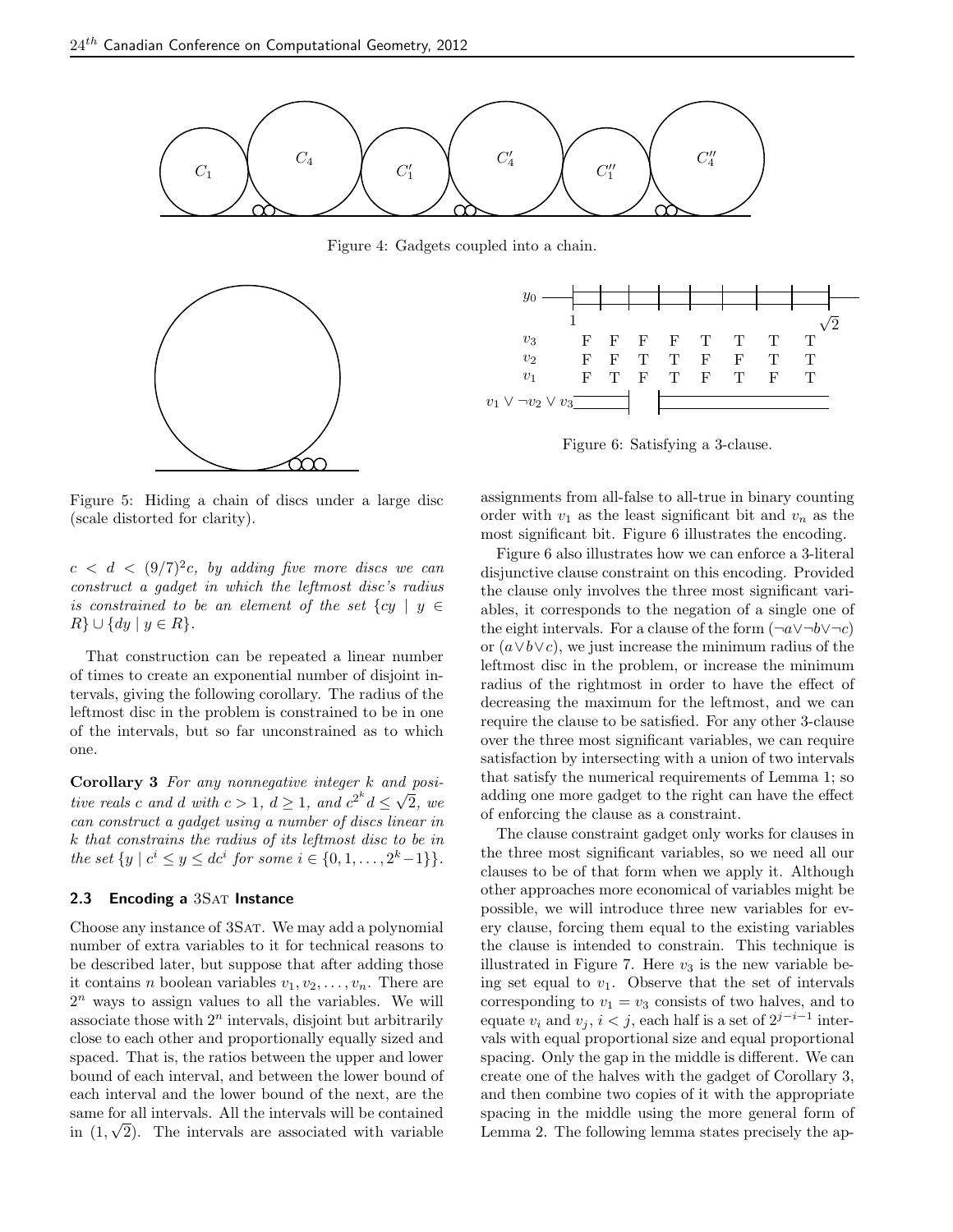

Figure 7: Duplicating a variable.

proach that we use to add a new variable and make it equal to an existing variable.

**Lemma 4** Given that n boolean variables  $v_1, v_2, \ldots, v_n$ are encoded by the radius of a disc in a  $CCG^+$  instance using a range from 1 to  $r \leq \sqrt{2}$  according to our encoding scheme, for any integer  $1 \leq i \leq n$  we can, with a number of discs linear in n, create a gadget that constrains the radius of its leftmost disc to enforce the constraint  $v_i = v_n$ .

**Proof.** First we apply Corollary 3 with

$$
\log c = \frac{\log r}{2^{n-i}},
$$
  

$$
\log d = \frac{\log r}{2^{n-i+1}},
$$
 and  

$$
k = n - i - 1
$$

to create a gadget that enforces  $v_i = v_n$  when  $v_n$  is false. Then we apply Lemma 2 to that gadget using

$$
c = 1, \text{and}
$$
  

$$
\log d = \left[\frac{1}{2} + \frac{1}{2^{n-i+1}}\right] \log r.
$$

The key observation is that the set of intervals corresponding to the statement  $v_i = v_n$  may include an exponential number of intervals, but it is of a special form regardless of  $i$  and  $n$ : it is the union of two copies of a collection of proportionally equally spaced and sized intervals, and we can create it by applying Corollary 3 followed by Lemma 2.

Then we have all the pieces necessary to construct an instance of the circular CCG<sup>+</sup> problem equivalent to an instance of 3Sat. First, we calculate the number of variables we will add, which is equal to three times the number of 3-clauses. That gives us the size we need for the smallest intervals in our encoding. Note that this size comes from starting at a constant and scaling down by at most a constant amount, a linear number of times; we can represent the numbers involved in a polynomial number of bits.

We represent the variables from the original problem in a suitably narrow range of radii using Corollary 3. For each clause, we add three new variables with Lemma 4, doubling the number of variable assignments in the encoding with each one. We enforce the 3-clause. Then we proceed to the next. When we are done, we have a polynomial-sized instance of the circular CCG<sup>+</sup> problem whose leftmost disc is constrained to have a radius that represents a satisfying assignment for the original 3Sat instance; this is satisfiable if and only if the 3Sat instance was satisfiable. Therefore the following holds:

**Theorem 5** The circular  $CCG^+$  problem is  $\mathcal{NP}$ -hard.

## 3 An Approximation Algorithm

The  $N$ P-hardness proof depends on high numeric precision. The constraints on disc radii create intervals that are exponentially small, although represented by a number of bits polynomial in the problem size. In this section we show that that precision is essential to the hardness of the problem: if we relax the problem definition in such a way as to permit imprecise solutions, then it becomes tractable.

First, discs cannot grow arbitrarily large or small. This follows from doing two rounds of simple constraint propagation (detailed proof omitted).

**Lemma 6** Any instance of the circular  $CCG^+$  problem either is trivially satisfiable, or contains at least two discs with nonzero minimum size, and in the latter case we can in polynomial time compute a nonzero minimum and finite maximum size for every disc in the problem, which must be satisfied by any exact solution.

Recall that the circular  $CCG^+$  problem requires, for each pair of discs whose radii are  $a$  and  $b$  and whose horizontal distance is x, the constraint  $ab \leq x^2/4$ ; and this holds as an equality if and only if the discs are touching each other and correspond to an edge in the contact graph. Let us relax the constraint to say that for any  $\epsilon > 0$  two discs are  $\epsilon$ -approximately touching if  $x^2/4 \le ab \le (1+\epsilon)x^2/4$ . Then other definitions arise by analogy: the  $\epsilon$ -*approximate contact graph* is the graph with a vertex for each disc and an edge between any two discs that are  $\epsilon$ -approximately touching, and the  $\epsilon$ approximate  $CCG^+$  problem is like the  $CCG^+$  problem but requires a choice of radii for the discs such that the  $ab \leq (1+\epsilon)x^2/4$  constraint is obeyed by every pair of discs, instead of  $ab \leq x^2/4$ , and the  $\epsilon$ -approximate contact graph is connected instead of the exact contact graph necessarily being connected.

Allowing  $\epsilon$ -approximate contacts means that we can reduce the precision of all the disc radii. If we start from an exact solution and round up each disc radius to the next larger integer power of  $\sqrt{1+\epsilon}$ , we still have an  $\epsilon$ -approximate solution, giving the following lemma.